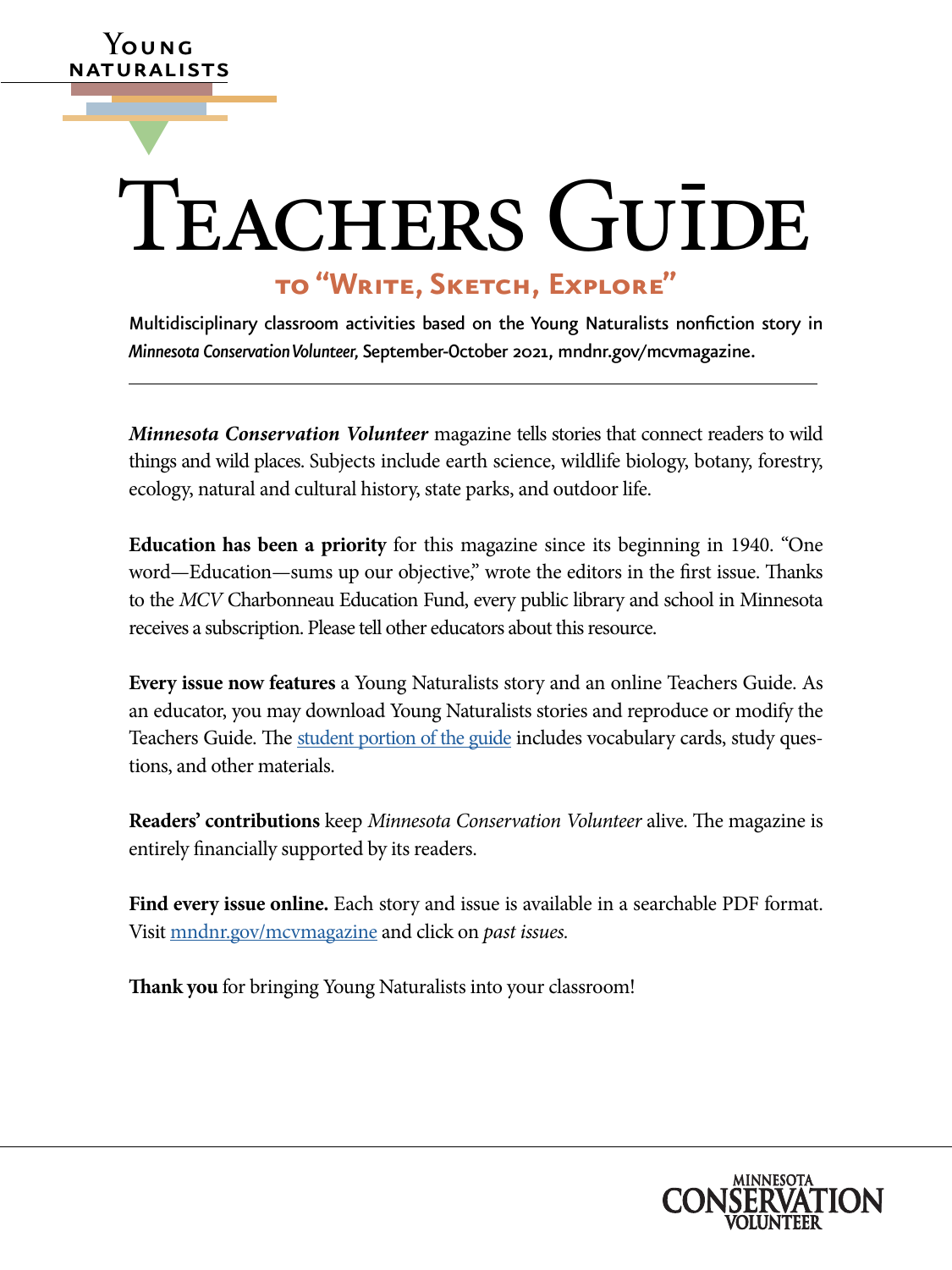# **"Write, Sketch, Explore"**

Multidisciplinary classroom activities based on the Young Naturalists nonfiction story in *Minnesota Conservation Volunteer,* September-October 2021, [mndnr.gov/mcvmagazine.](http://www.mndnr.gov/mcvmagazine)



**SUMMARY.** A nature journal is a wonderful tool for exploring the world around us. This Young Naturalists feature encourages students to enrich their explorations of nature by recording what they see, hear, feel, smell, and think as they encounter living and nonliving features of our environment..

**SUGGESTED READING LEVELS.** Third through middle school grades

**MATERIALS.** KWL organizer; optional resources include dictionaries, video viewing equipment, Internet access and other print and online resources your media specialist may provide.

**PREPARATION TIME.** 15–30 minutes, not including time for extension activities.

**ESTIMATED INSTRUCTION TIME.** 30–60 minutes, not including extension activities.

**Minnesota academic standards applications.** "Write, Sketch, Explore" activities described below may be used to support some or all of the following Minnesota Department of Education standards for students in grades 3–8:

**Science (\*coding is based on the 2019 commissioner approved draft of MN Academic Standards in Science) Science and Engineering Practices**

1.Asking questions and defining problems

4. Analyzing and interpreting data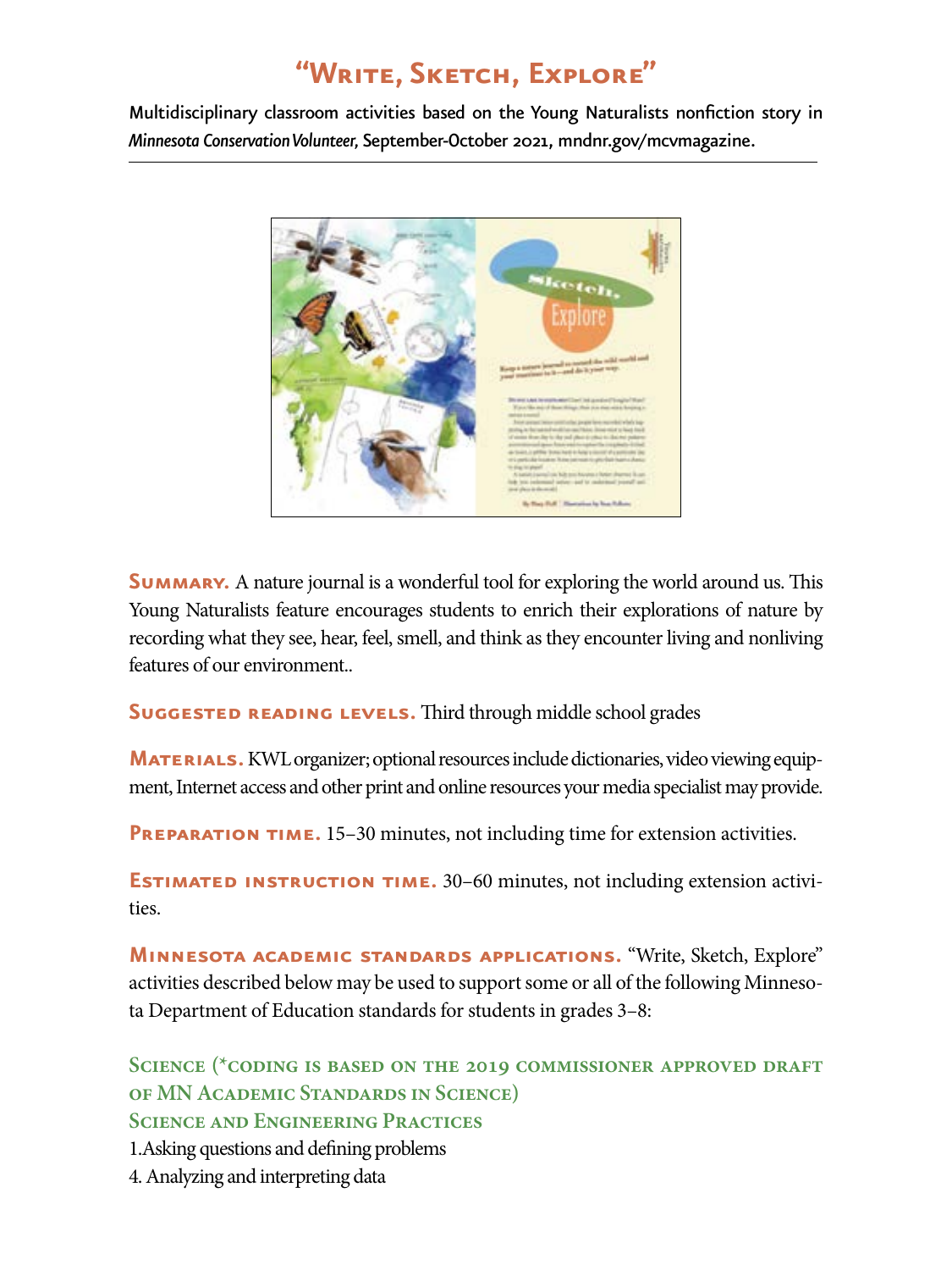8. Obtaining, evaluating, and communicating information

### **Crosscutting concepts**

- 1. Patterns
- 3. Scale, proportion, and quantity
- 6. Structure and function
- 7. Stability and change

# **Disciplinary Core Ideas**

Life Sciences 2: Ecosystems: Interactions, energy, and dynamics Life Sciences 3: Heredity: Inheritance and variation of traits Life Sciences 4: Biological Evolution: Unity and diversity Earth and Space Sciences 3: Earth and human activity. Engineering, Technology, and the Application of Science 2: Links among Engineering, Technology, Science, and Society.

## **Math (grades 3-8)**

Geometry and Measurement (Benchmarks 3.3.3.4, 6.3.3.1, 6.3.3.2) Algebra (9th-11th Grade Standard: Understand the concept of function) **Social Studies**

Geography (Benchmarks 4.3.4.9.1

**Arts**

Artistic Process: Create or Make (Benchmarks 0.2.1.5.1, 4.2.1.5.1, 6.1.2.2.1., 6.2.1.5.1) Artistic Process: Respond or Critique (Benchmark 0.4.1.3.1)

# **English Language Arts (Grades 3-8)**

Reading Benchmarks: Informational Text Key Ideas and Details (Benchmarks 3.2.1.1, 4.2.1.1, 5.2.1.1, 6.5.1.1, 7.5.1.1, 8.5.1.1) Craft and Structure (Benchmarks 3.2.4.4, 4.2.4.4., 5.2.4.4; 6.5.4.4, 7.5.4.4, 8.5.4.4) Integration of Knowledge and Ideas (Benchmarks 3.2.7.7, 4.2.7.7, 4.2.8.8, 5.2.7.7, 6.5.7.7, 6.5.8.8, 7.5.8.8, 8.5.8.8)

# WRITING BENCHMARKS (GRADES 3-8)

Writing Process (Benchmarks 3.6.4.4, 4.6.4.4, 5.6.4.4) Research to Build and Present Knowledge (Benchmarks 3.6.7.7, 4.6.7.7, 5.6.7.7, 6.7.7.7, 7.7.7.7, 8.7.7.7) **Speaking, Viewing, Listening and Media Literacy** (Grades 3-8) Comprehension and Collaboration Benchmarks 3.8.1.1, 4.8.1.1, 5.8.1.1, 6.9.1.1, 7.9.1.1, 8.9.1.1) **Language benchmarks Grades 3-8)** Vocabulary Acquisition and Use (3.10.4.4, 4.10.4.4, 5.10.4.4, 6.11.4.4, 7.11.4.4,

```
8.11.4.4, 6.11.6.6, 7.11.6.6, 8.11.6.6)
```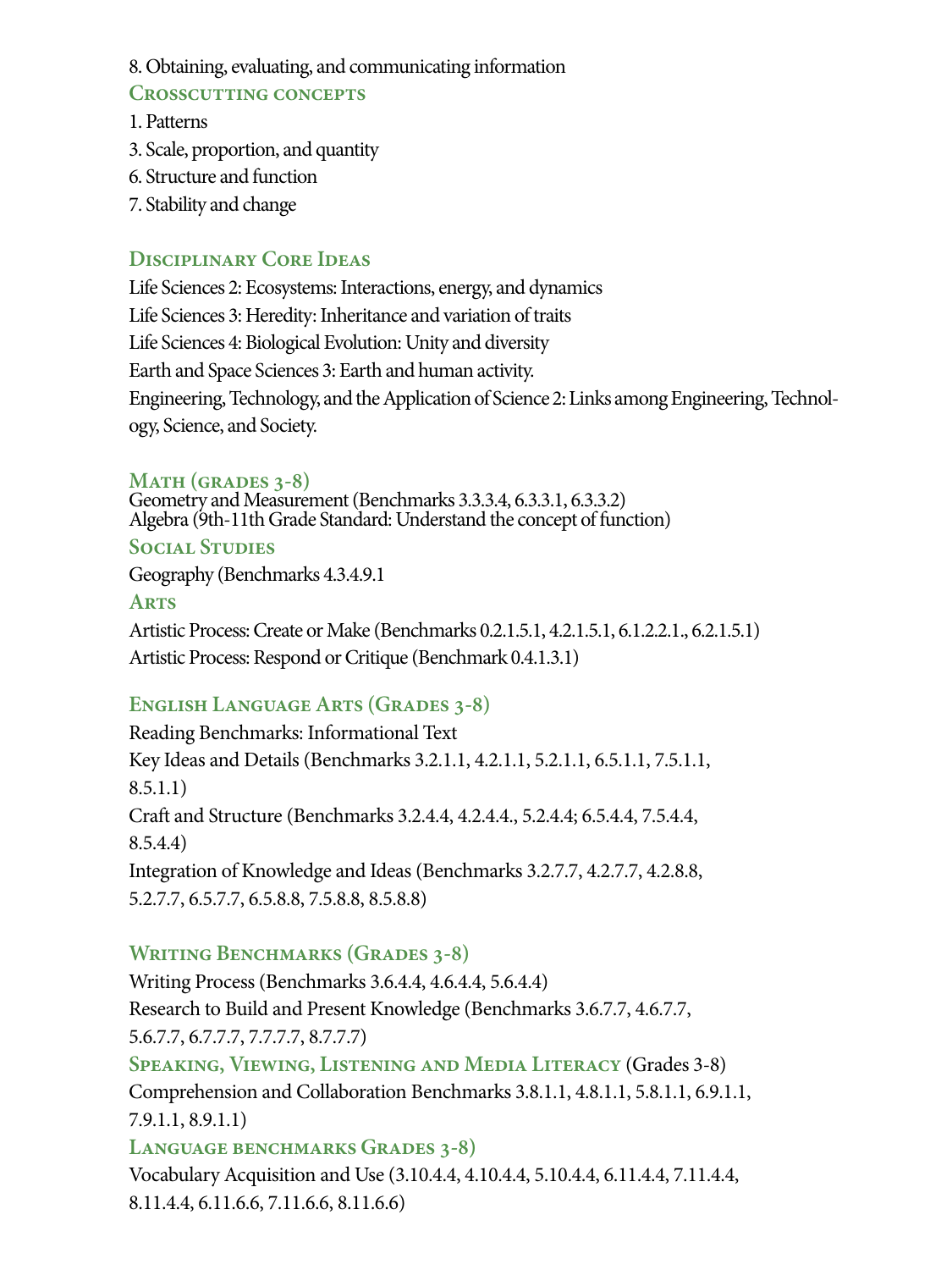**Reading benchmarks** Literacy in Science and Tecchnical Subjects (Grades 6-8) Key Ideas and Details (Benchmarks 6.13.1.1, 6.13.2.2) Integration of Knowledge and Ideas (6.13.8.8) **Writing benchmarks: Literacy in Science and Technical Subjects**  (**Grades 6-8)** 

Research to Build and Present Knowledge (Benchmark 6.14.7.7)

For current, complete Minnesota Academic Standards, see [www.education.state.mn.us.](https://education.mn.gov/mde/index.html) Teachers who find other connections to standards ontact *Minnesota Conservation Volunteer*.

**PREVIEW.** Ask your students if they've ever heard of a journal or diary. Give them a chance to share what they know about or even have tried themselves related to keeping a written record of daily life. Based on the information shared, ask them to imagine what a nature journal might be. Then divide them into small groups to do a KWL activity. Within the groups, have students describe what they know (K) about nature journals and what they wonder (W) about them. Give each student a copy of the organizer (see [teach-nology.com/web\\_tools/graphic\\_org/kwl/](http://each-nology.com/web_tools/graphic_org/kwl/)) and encourage each to make notes during the group discussion. As you read and discuss the article you can compile a list of what they learn (L) while reading the article and related materials and participating in extension activities.

**VOCABULARY PREVIEW.** You can find a copy-ready vocabulary list at the end of this guide. Feel free to modify it to fit your needs. Share the words with you students and invite them to guess what they think they mean. Tell them you will be reading a story that will help them understand these words so they can use them in the future! As your students encounter these vocabulary words in the story, you may want to encourage them to infer meaning using context clues, such as other words in the sentence or the story's illustrations. Students also could be encouraged to compare their inferences as to what the words mean with their earlier guesses and with the definitions from the vocabulary list.

**STUDY QUESTIONS OVERVIEW.** Preview the study questions with your class before you read the article. Then read the story aloud. Complete the study questions in class, in small groups, or as an independent activity, or use them as a quiz.

**ADAPTATIONS.** Read aloud to special needs students. Abbreviate the study questions or focus on items appropriate for the students. Adapt or provide assistance with extension activities as circumstances allow.

**ASSESSMENT.** Give students a chance to create and use their own nature journal. Encourage them to try the various suggestions offered in this Young Naturalists story. In reviewing their journals, note with appreciation examples of using multiple sentences, creative language, good effort in sketching and recording details, etc. Also note where such things might have been used but were not, and encourage students to expand into that space in the future.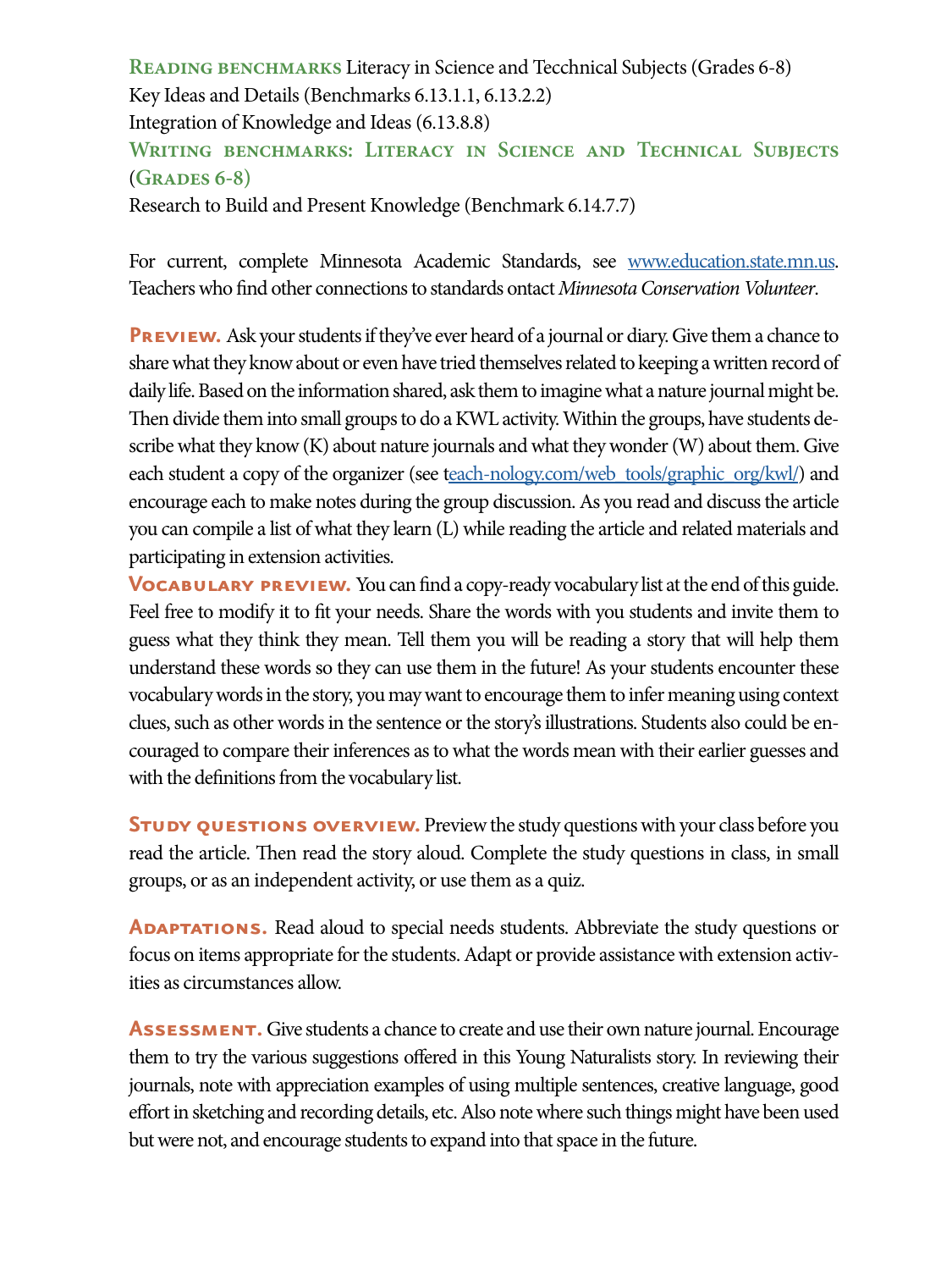**EXTENSION ACTIVITIES.** Extensions are intended for individual students, small groups, or your entire class. Young Naturalists articles provide teachers many opportunities to make connections to related topics, to allow students to follow particular interests, or to focus on specific academic standards.

1. Make nature journals and use them! The journal can be as simple as a half-dozen sheets of paper stapled together. Give students a chance to decorate the cover as they wish, then head outdoors with whatever supplies you have on hand. If time and circumstances allow, you might wish to try a few hands-on activities ahead of time, such as using a binoculars and magnifying glass, making a rubbing, using water colors, or [drawing birds and other animals using geometric shapes.](https://sidexsideme.com/video_tutorial/how-to-draw-an-animal-using-shapes/)

2. The opening page of the story shows sketches of three different bird beaks. Use this as a starting point for a discussion about how beaks differ and how the different shapes serve their owners' needs. Consider what lessons bird beaks might hold for humans trying to invent tools to do different kinds of things (poke, probe, hold, etc.). You might find the Young Naturalists feature ["Peck, Pluck, Probe, Preen](https://www.dnr.state.mn.us/mcvmagazine/issues/2019/jul-aug/bird-beaks.html)" useful context for this exploration.

3. If your students are middle-school age, pair them with elementary students to make nature journals of their own. Have them create a book from heavy paper, gather supplies, and talk about the "how" and "why" of nature journaling. Then have buddy pairs go outdoors (school grounds are fine) and observe and record together. Encourage your students to help the younger ones use multiple senses, ask questions, imagine, etc.

4. One of the recommendations in this article is to use a magnifying glass and binoculars to get a better view of the things you're observing. This is a great jumping-off point for a lesson on optics. Connect the article with a section in your science textbook or use a video such as [Bill Nye Lenses](https://www.youtube.com/watch?v=MvUIsetjVck) to explore how lenses literally expand our view of our world.

5. When you measure, how should you measure? At home many of us use the English system (inches, feet, pounds, degrees F, etc.). Scientists use the metric system. Learn about the history of the two systems and where in the world each is used. What are the advantage and disadvantages? If you wish, have students participate in a <u>Lincoln-Doug-</u> [las debate](https://www.whitman.edu/Documents/Academics/Debate/WNDI_LD_Starter_Kit_2014_v2.pdf) with the proposition, "The United States ought to convert to the metric system."

6. The illustration on page 57 shows a snail shell. Ask students to describe how the shell changes as it spirals outward. Note that both the width of the coil and the diameter of the tube forming the coil increase. Introduce older students to the concept of the **Fibonacci**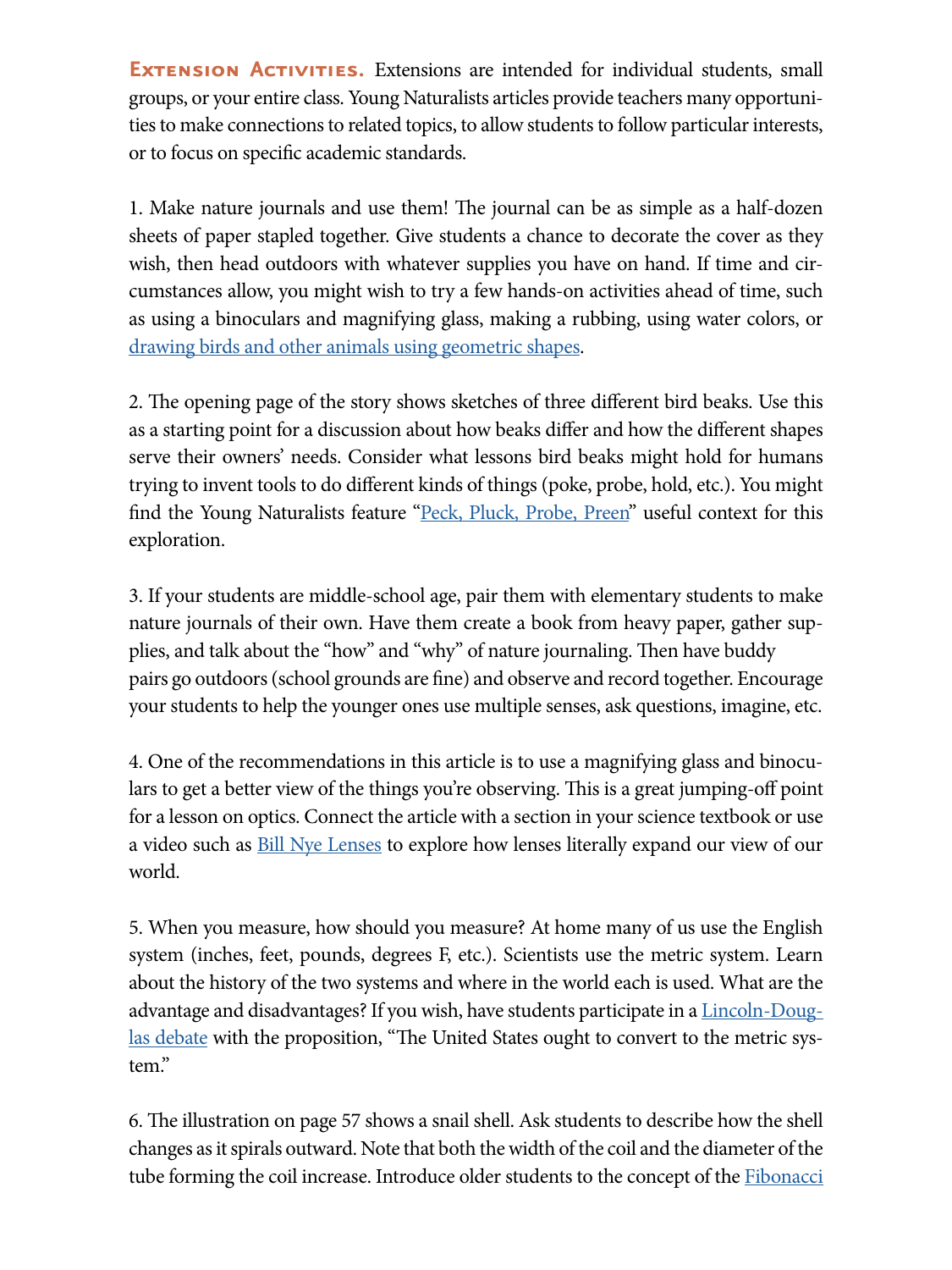[spiral w](https://www.scienceworld.ca/stories/patterns-nature-where-spot-spirals/)ith a lesson such as **The Fibonacci Sequence**, then look for examples on your next foray into nature.

7. Nature has many wonderful and diverse sounds that can be a part of nature journaling. Musicians, and especially composers, throughout history have been inspired by nature's music. After listening to and journaling about sounds in nature, encourage students to imagine how they would turn those sounds into a piece of music. Listen to the examples of musical compositions from **Classical Kids** for inspiration. Students also might be prompted to listen to each piece (without knowing the title of the composition) and guess what the composer was inspired by or composing about.

8. The story mentions the nature journals of Aldo Leopold and Edith Holden. You may be surprised to realize that scientists still consult nature journals that are decades or even more than a century old! For example, conservation organizations that restore land to conditions prior to human influence (for example restoring a farm to tall grass prairie) can consult historic nature journals to have a better idea of what plants and wildlife were there before. Another example is Henry David Thoreau's nature journals, where he carefully and systematically observed the first flowering dates for more 500 species of wildflowers in Concord, Massachusetts in the 1850s. His journals are now being used by researchers at Boston University in climate change research. Encourage students to read more about how Thoreau's careful records of Walden Pond are helping scientists track ecological impacts of a changing climate.

9. A lesser-known nature journalist is Susan Fenimore Cooper, daughter of novelist James Fenimore Cooper. She is the author of Rural Hours, which is a record of a year around the town where she lived (Cooperstown, New York), and it's considered to be the first American book of place-based nature observations. Her writings were a source of information and inspiration for Thoreau. Ask students to think about and speculate how her nature journal could be used today by ecologists, anthropologists, historians, and others as a source of information for their work. Students might also be encouraged to discuss other benefits (individual benefits as mentioned in the story, as well as collective or societal benefits) from nature journaling.

#### **Web Resources**

**Minnesota DNR General Teacher and Student Resources** [Minnesota DNR Teachers' Resources](http://www.dnr.state.mn.us/education/teachers/index.html) [DNR Kids Page](http://www.dnr.state.mn.us/dnrkids/index.html) **Nature Journaling** How to Teach Nature Journaling Nature Journaling and Field Sketching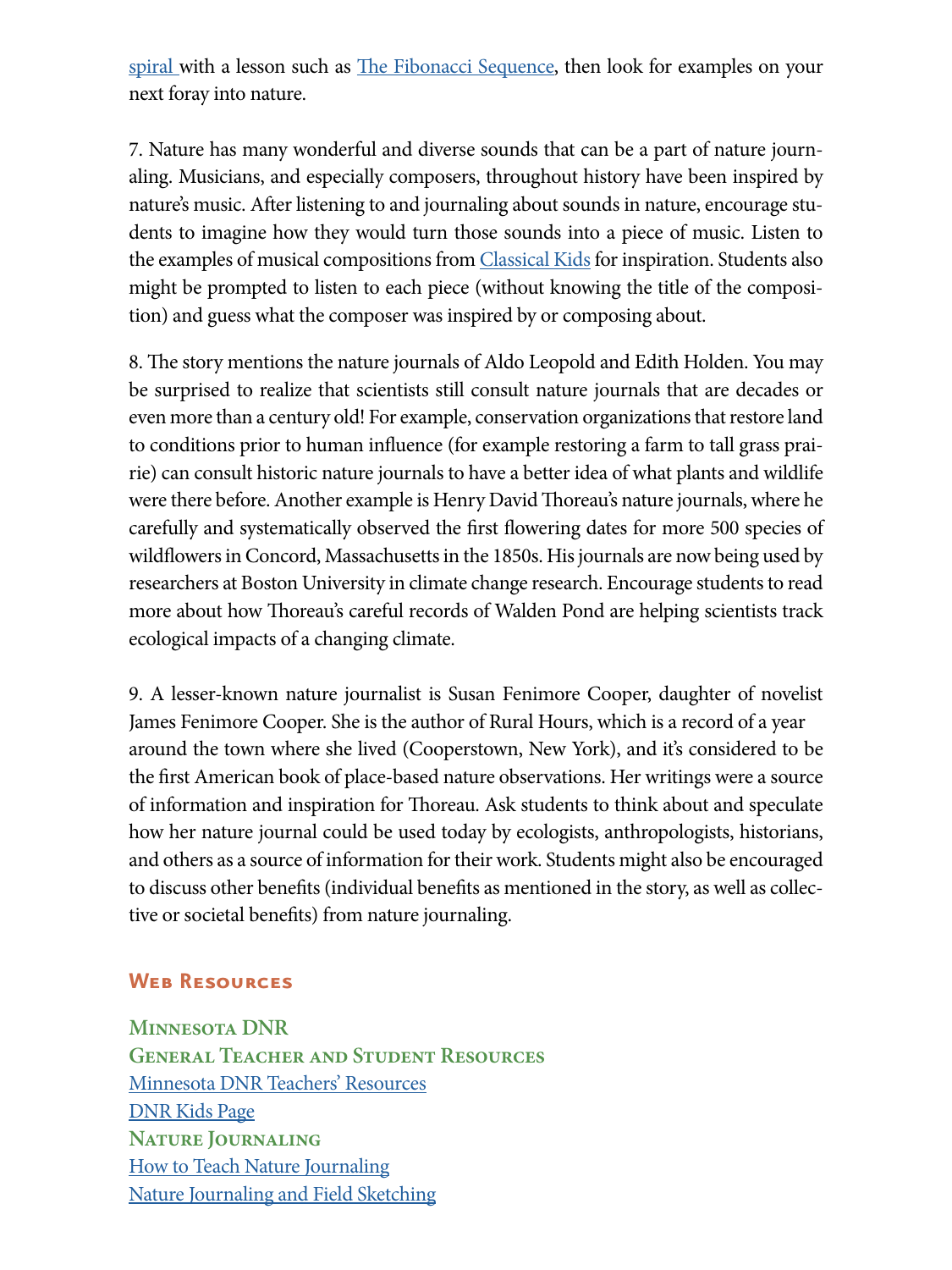**Nature Journaling** The Nature Journal Club (Facebook group)

**Related MCV articles** Peck, Pluck, Probe, Preen What Pooped Here? Squeaks and Whistles, Grunts and Hums Ask a Rock Look Down in the Woods

**Videos** Fishlake National Forest Pando Clone Earth's most massive living thing is struggling to survive The world's largest organism

#### **Study questions answer key**

1 What four reasons does the article give for keeping a nature journal? **To discover patterns, capture complexity, keep a record, give your heart a chance to sing.**

2. True or false: You should have special supplies to keep a nature journal. **False. You can use whatever you have.** 

3. Why might you close your eyes before you write in your nature journal? **To give your senses of hearing, smell, and touch a chance to tell you what they are observing without having your sense o sight get in their way.**

4. Name three kinds of things might you include in your nature journal. **Answers will vary but might include what you observe; what you feel, think, imagine, wonder; date; time; location; time of year; weather; descriptions and/or drawings of what you see, hear, smell, feel.** 

5. What does the article say you should you do when you get home from your nature journal adventure?

a. Take a shower

- b. **Check for ticks**
- c. Have cookies and milk

d. a and b

e. none of the above

6. What is the most important part of nature journaling? **Doing whatever it is that you want to do.** 

7. True or false: A person keeping a nature journal should be a good artist. **False. Anyone can keep a nature journal, whatever their talents!**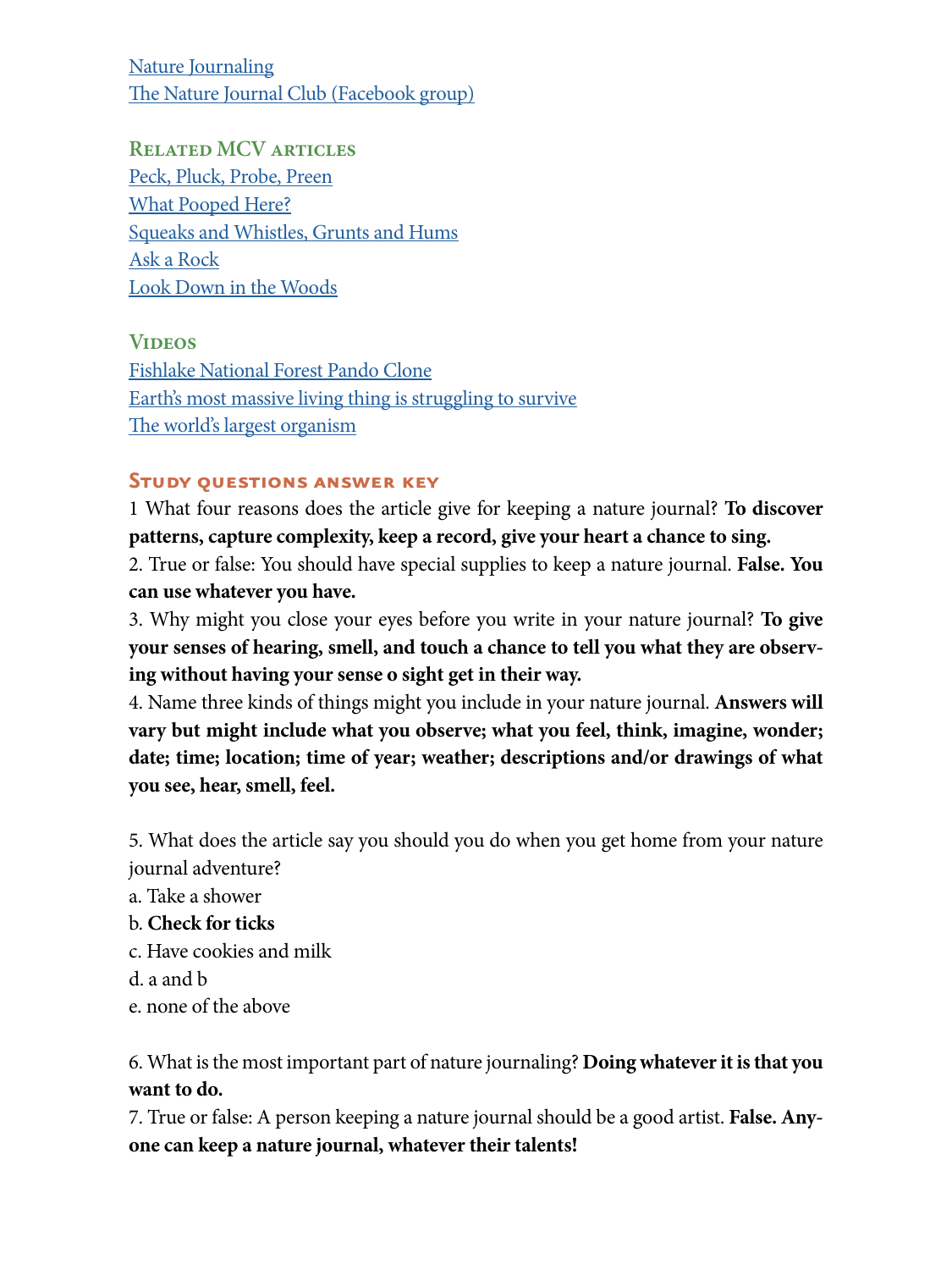8. Name three characteristics of a sound you might record on your sound map. **Direction, high or low, melodic or mechanical, near or far, loud or soft.**

9. What reason does the story give for visiting the same place more than once?

- a. **So you can compare observations over time.**
- b. Because it is the only available place.
- c. Because it is safer to visit a familiar place.
- d. So you don't disturb too much nature.

10. Match the trait to the famous nature journal keeper: Edith Holden

- **lived in Great Britain**
- **lived in the early 1900s**
- **was an artist**
- Aldo Leopold
- **lived in the early 1900s**
- **lived in Wisconsin**
- **was a naturalist**
- Charles Darwin
- **lived in the early 1800s**
- **traveled the world**
- **was a naturalist**

Challenge Question: Why does the story recommend writing down the date, time of day, weather, and description of the setting? **This takes some inference to answer. This information is helpful for discovering patterns, one of the four reasons given for keeping a nature journal.**

#### **Minnesota comprehensive assessments answer key.**

1. What is one thing the story tells us NOT to do in order to stay safe while nature journaling? **Taste things**

2. How might you find an answer to a question you have while nature journaling?

- a. look it up
- b. ask an expert
- c. do an experiment
- d. **all of the above.**

3. Why is it fun to record when seasonal events happen? **You can compare the timing from year to year.**